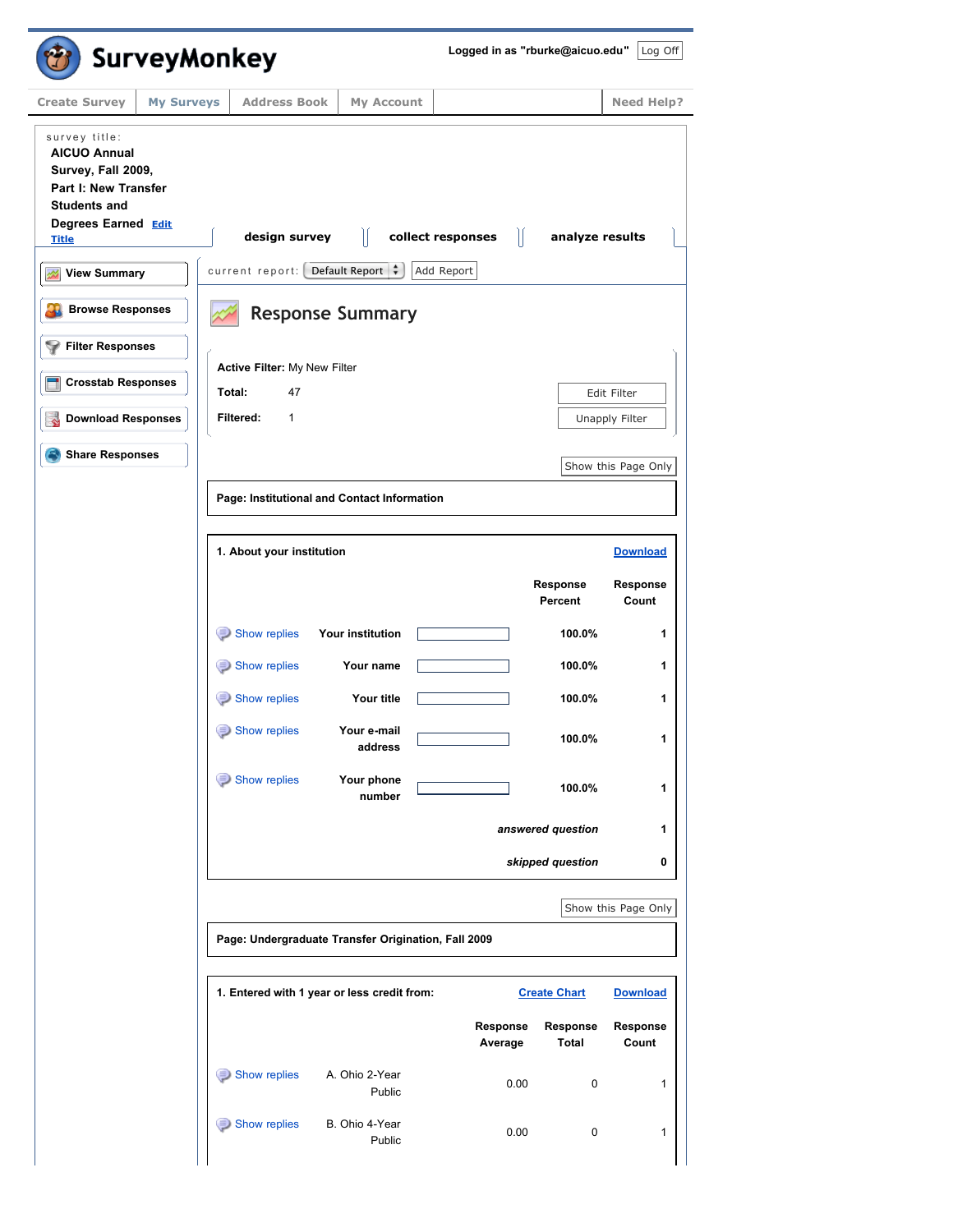| Show replies<br>C. Ohio 2-Year<br><b>Independent Nonprofit</b> | 0.00<br>0         | 1 |
|----------------------------------------------------------------|-------------------|---|
| Show replies<br>D. Ohio 4-Year<br><b>Independent Nonprofit</b> | 0.00<br>0         | 1 |
| Show replies<br>E. Ohio For-Profit<br>Career College           | 0.00<br>0         | 1 |
| F. Non-Ohio<br>Show replies                                    | 3.00<br>3         | 1 |
|                                                                | answered question | 1 |
|                                                                | skipped question  | 0 |

| 2.  with more than 1 up to two years:                          | <b>Create Chart</b>        |                          | <b>Download</b>   |
|----------------------------------------------------------------|----------------------------|--------------------------|-------------------|
|                                                                | <b>Response</b><br>Average | Response<br><b>Total</b> | Response<br>Count |
| Show replies<br>A. Ohio 2-Year<br><b>Public</b>                | 0.00                       | 0                        | 1                 |
| Show replies<br>B. Ohio 4-Year<br><b>Public</b>                | 0.00                       | 0                        | 1                 |
| Show replies<br>C. Ohio 2-Year<br><b>Independent Nonprofit</b> | 0.00                       | $\mathbf{0}$             | 1                 |
| Show replies<br>D. Ohio 4-Year<br><b>Independent Nonprofit</b> | 0.00                       | $\mathbf{0}$             | 1                 |
| Show replies E. Ohio For-Profit<br><b>Career College</b>       | 0.00                       | 0                        | 1                 |
| Show replies<br>F. Non-Ohio                                    | 0.00                       | 0                        | 1                 |
|                                                                |                            | answered question        | 1                 |
|                                                                |                            | skipped question         | 0                 |

| 3.  with more than 2 years of credit:                          | <b>Create Chart</b>        |                          | <b>Download</b>          |
|----------------------------------------------------------------|----------------------------|--------------------------|--------------------------|
|                                                                | <b>Response</b><br>Average | Response<br><b>Total</b> | <b>Response</b><br>Count |
| Show replies<br>A. Ohio 2-Year<br><b>Public</b>                | 0.00                       | 0                        | 1                        |
| Show replies<br>B. Ohio 4-Year<br><b>Public</b>                | 0.00                       | 0                        | 1                        |
| Show replies<br>C. Ohio 2-Year<br><b>Independent Nonprofit</b> | 0.00                       | 0                        | 1                        |
| Show replies<br>D. Ohio 4-Year<br><b>Independent Nonprofit</b> | 0.00                       | 0                        | 1                        |
| Show replies E. Ohio For-Profit<br><b>Career College</b>       | 0.00                       | 0                        | 1                        |
| Show replies<br>F. Non-Ohio                                    | 0.00                       | 0                        | 1                        |
|                                                                |                            | answered question        | 1                        |
|                                                                |                            | skipped question         | 0                        |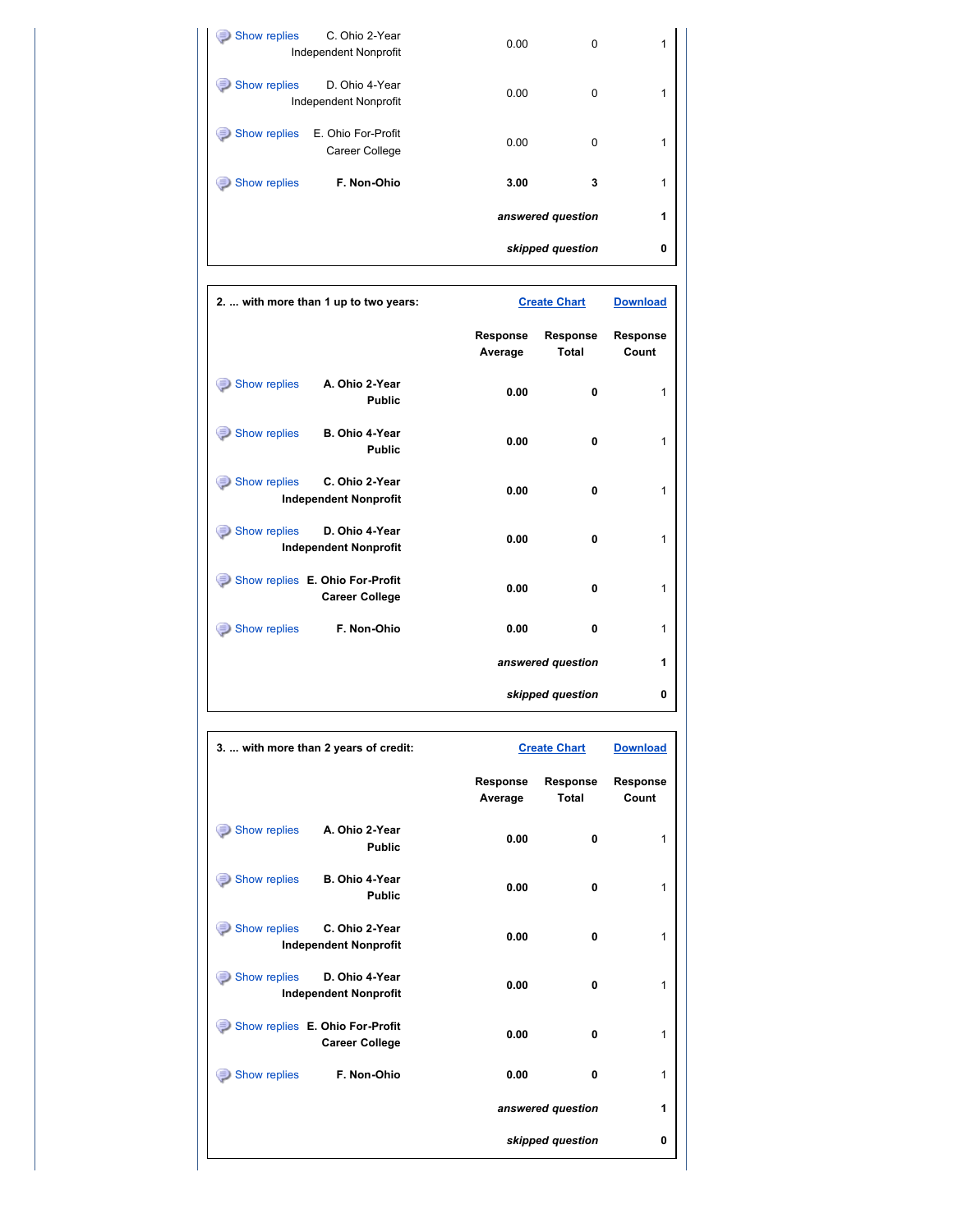[Show this Page Only](http://www.surveymonkey.com/MySurvey_Responses.aspx?sm=wj37cXLTeCTLxKGf6kO%2ft6Wy%2bQdli8omN%2f0t8zdC%2bvHeGkUqyaOVLZjqGOa0YGCm)

**Page: Bachelor's Degrees Earned by Transfers In, 2008-09**

ř

| 1. 1-15 semester or 1-22 quarter credits                              |                            | <b>Create Chart</b>             | <b>Download</b>          |
|-----------------------------------------------------------------------|----------------------------|---------------------------------|--------------------------|
|                                                                       | <b>Response</b><br>Average | <b>Response</b><br><b>Total</b> | <b>Response</b><br>Count |
| Show replies<br>A. Ohio 2-Year<br><b>Public</b>                       | 0.00                       | 0                               | 1                        |
| Show replies<br>B. Ohio 4-Year<br><b>Public</b>                       | 0.00                       | $\mathbf{0}$                    | 1                        |
| Show replies<br>⊜<br>C. Ohio 2-Year<br><b>Independent Nonprofit</b>   | 0.00                       | $\mathbf{0}$                    | 1                        |
| <b>Show replies</b><br>D. Ohio 4-Year<br><b>Independent Nonprofit</b> | 0.00                       | 0                               | 1                        |
| Show replies E. Ohio For-Profit<br><b>Career College</b>              | 0.00                       | $\mathbf{0}$                    | 1                        |
| Show replies<br>F. Non-Ohio                                           | 0.00                       | $\mathbf{0}$                    | 1                        |
|                                                                       |                            | answered question               | 1                        |
|                                                                       |                            | skipped question                | 0                        |

|              | 2. 16-30 semester hours or 23-45 quarter hours |                     | <b>Create Chart</b>      | <b>Download</b>   |
|--------------|------------------------------------------------|---------------------|--------------------------|-------------------|
|              |                                                | Response<br>Average | Response<br><b>Total</b> | Response<br>Count |
| Show replies | A. Ohio 2-Year<br>Public                       | 0.00                | $\mathbf 0$              | 1                 |
| Show replies | B. Ohio 4-Year<br>Public                       | 1.00                | 1                        | 1                 |
| Show replies | C. Ohio 2-Year<br><b>Independent Nonprofit</b> | 0.00                | 0                        | 1                 |
| Show replies | D. Ohio 4-Year<br>Independent Nonprofit        | 0.00                | 0                        | 1                 |
| Show replies | E. Ohio For-Profit<br>Career College           | 0.00                | 0                        | 1                 |
| Show replies | F. Non-Ohio                                    | 2.00                | $\overline{2}$           | 1                 |
|              |                                                |                     | answered question        | 1                 |
|              |                                                |                     | skipped question         | 0                 |

|                          | 3. 31-60 semester or 46-90 quarter credits |                            | <b>Create Chart</b>      | <b>Download</b>          |
|--------------------------|--------------------------------------------|----------------------------|--------------------------|--------------------------|
|                          |                                            | <b>Response</b><br>Average | <b>Response</b><br>Total | <b>Response</b><br>Count |
| 3<br>Show replies        | A. Ohio 2-Year<br>Public                   | 0.00                       | 0                        | 1                        |
| $\equiv$<br>Show replies | B. Ohio 4-Year                             | 0.00                       | $\Omega$                 | 4                        |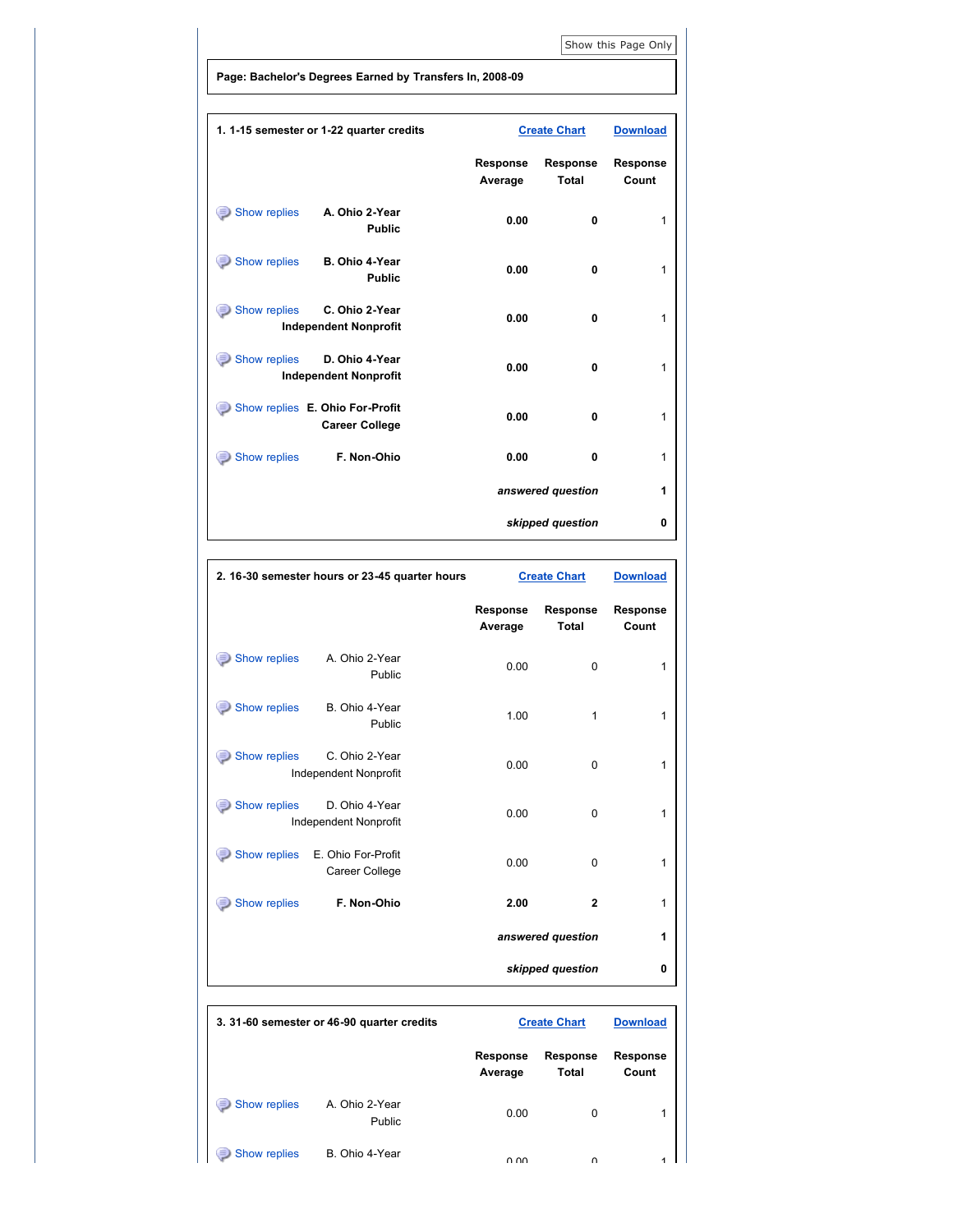|              | Public                                                   | U.UU     | v                   |                 |
|--------------|----------------------------------------------------------|----------|---------------------|-----------------|
| Show replies | C. Ohio 2-Year<br>Independent Nonprofit                  | 0.00     | 0                   |                 |
| Show replies | D. Ohio 4-Year<br>Independent Nonprofit                  | 0.00     | 0                   |                 |
| Show replies | E. Ohio For-Profit<br>Career College                     | 0.00     | 0                   |                 |
| Show replies | F. Non-Ohio                                              | 8.00     | 8                   |                 |
|              |                                                          |          | answered question   |                 |
|              |                                                          |          | skipped question    |                 |
|              | 4. More than 60 semester or 90 quarter credits           |          | <b>Create Chart</b> | <b>Download</b> |
|              |                                                          | Response | Response            | Response        |
|              |                                                          | Average  | <b>Total</b>        | Count           |
| Show replies | A. Ohio 2-Year<br><b>Public</b>                          | 0.00     | 0                   |                 |
| Show replies | B. Ohio 4-Year<br><b>Public</b>                          | 0.00     | 0                   |                 |
| Show replies | C. Ohio 2-Year<br><b>Independent Nonprofit</b>           | 0.00     | 0                   |                 |
| Show replies | D. Ohio 4-Year<br><b>Independent Nonprofit</b>           | 0.00     | 0                   |                 |
|              | Show replies E. Ohio For-Profit<br><b>Career College</b> | 0.00     | 0                   |                 |
| Show replies | F. Non-Ohio                                              | 0.00     | 0                   |                 |
|              |                                                          |          | answered question   |                 |



ACCREDITED<br>BUSINESS



| <b>Site Links</b> | Help                   | <b>Policies</b>        | Use Cases                    | Languages      |
|-------------------|------------------------|------------------------|------------------------------|----------------|
| Home              | <b>Help Center</b>     | Terms of Use           | <b>Customer Satisfaction</b> | English $\Psi$ |
| About Us          | <b>Tutorials</b>       | Privacy Policy         | Performance Review           |                |
| Contact Us        | FAQs                   | Anti-Spam Policy       | <b>Employee Satisfaction</b> |                |
| We're Hiring      | <b>Contact Support</b> | Email Opt Out / Opt In | Market Research              |                |
|                   |                        |                        |                              |                |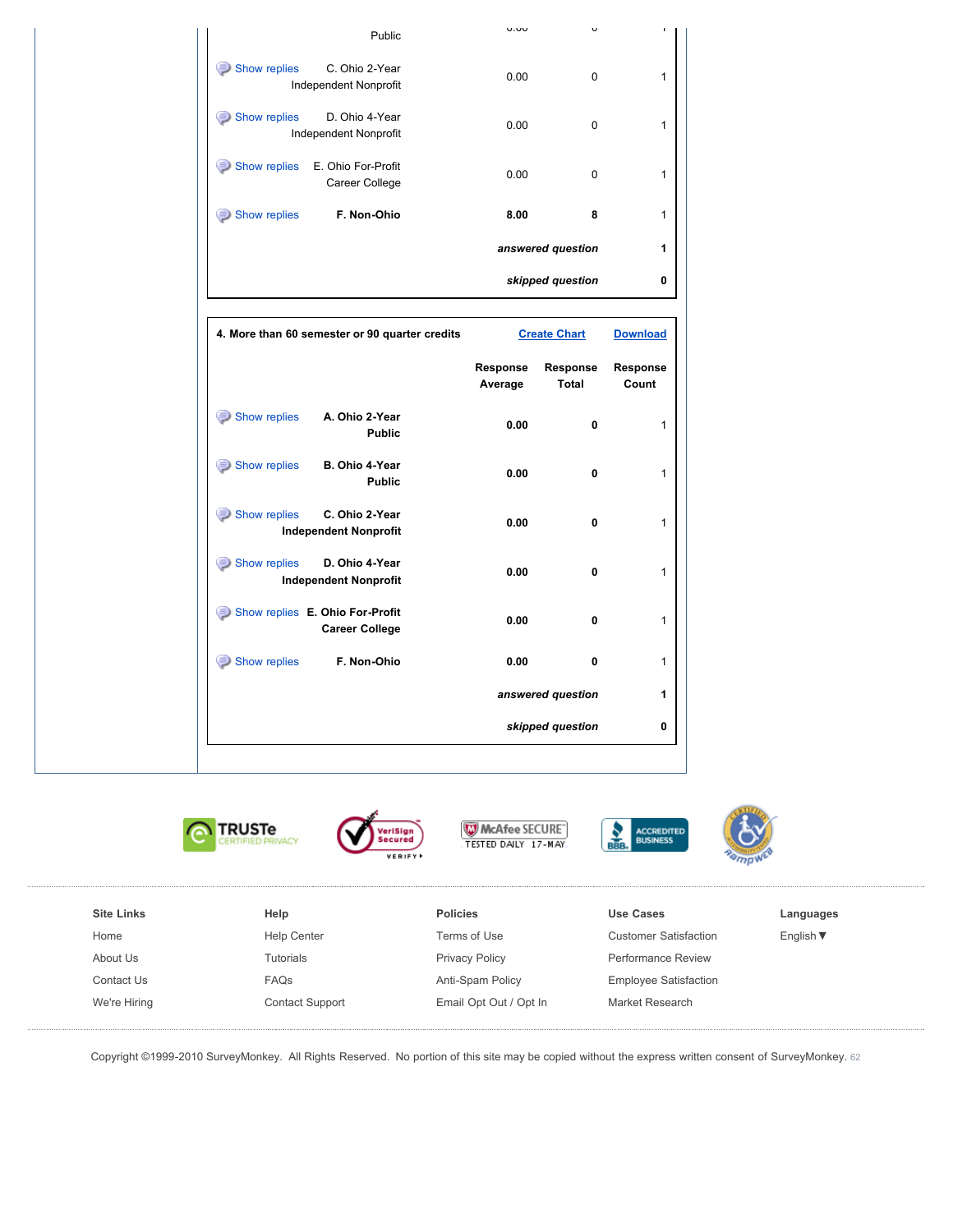| <b>SurveyMonkey</b>                                                                                                             |                                                                            |                        | Logged in as "rburke@aicuo.edu" |                     | Log Off             |
|---------------------------------------------------------------------------------------------------------------------------------|----------------------------------------------------------------------------|------------------------|---------------------------------|---------------------|---------------------|
| <b>Create Survey</b><br><b>My Surveys</b>                                                                                       | <b>Address Book</b>                                                        | My Account             |                                 |                     | <b>Need Help?</b>   |
| survey title:<br><b>AICUO Annual</b><br>Survey, Fall 2009,<br>Part II: FTE and<br><b>Student-to-Faculty</b><br>Ratio Edit Title | design survey                                                              | $\parallel$            | Ш<br>collect responses          | analyze results     |                     |
| <b>View Summary</b>                                                                                                             | current report: [Default Report $\left \stackrel{\bullet}{\bullet}\right $ |                        | Add Report                      |                     |                     |
| <b>Browse Responses</b>                                                                                                         | <b>Response Summary</b>                                                    |                        |                                 |                     |                     |
| <b>Filter Responses</b>                                                                                                         | Active Filter: My New Filter                                               |                        |                                 |                     |                     |
| <b>Crosstab Responses</b>                                                                                                       | Total:<br>49                                                               |                        |                                 |                     | Edit Filter         |
| <b>Download Responses</b>                                                                                                       | Filtered:<br>1                                                             |                        |                                 |                     | Unapply Filter      |
| <b>Share Responses</b>                                                                                                          |                                                                            |                        |                                 |                     | Show this Page Only |
|                                                                                                                                 | Page: Institutional and Contact Information                                |                        |                                 |                     |                     |
|                                                                                                                                 |                                                                            |                        |                                 |                     |                     |
|                                                                                                                                 | 1. About your institution                                                  |                        |                                 |                     | <b>Download</b>     |
|                                                                                                                                 |                                                                            |                        |                                 | Response<br>Percent | Response<br>Count   |
|                                                                                                                                 | Show replies                                                               | Your institution       |                                 | 100.0%              | 1                   |
|                                                                                                                                 | Show replies                                                               | Your name              |                                 | 100.0%              | 1                   |
|                                                                                                                                 | Show replies<br>⊜                                                          | Your title             |                                 | 100.0%              | 1                   |
|                                                                                                                                 | Show replies                                                               | Your e-mail<br>address |                                 | 100.0%              | 1                   |
|                                                                                                                                 | Show replies                                                               | Your phone<br>number   |                                 | 100.0%              | 1                   |
|                                                                                                                                 |                                                                            |                        |                                 | answered question   | 1                   |
|                                                                                                                                 |                                                                            |                        |                                 | skipped question    | 0                   |
|                                                                                                                                 |                                                                            |                        |                                 |                     | Show this Page Only |
|                                                                                                                                 | Page: Full-Time Enrollment, Fall 2009                                      |                        |                                 |                     |                     |
|                                                                                                                                 | 1. Total Full-Time Equivalent Enrollment, Fall 2009                        |                        |                                 | <b>Create Chart</b> | <b>Download</b>     |
|                                                                                                                                 |                                                                            |                        | Response<br>Average             | Response<br>Total   | Response<br>Count   |
|                                                                                                                                 | Show replies A. Undergraduate                                              |                        | 1,623.00                        | 1,623               | 1                   |
|                                                                                                                                 | Show replies                                                               | <b>B.</b> Graduate     | 0.00                            | 0                   | $\mathbf{1}$        |
|                                                                                                                                 | Show replies                                                               | C. Professional        | 0.00                            | 0                   | $\mathbf{1}$        |
|                                                                                                                                 |                                                                            |                        |                                 | answered question   | 1                   |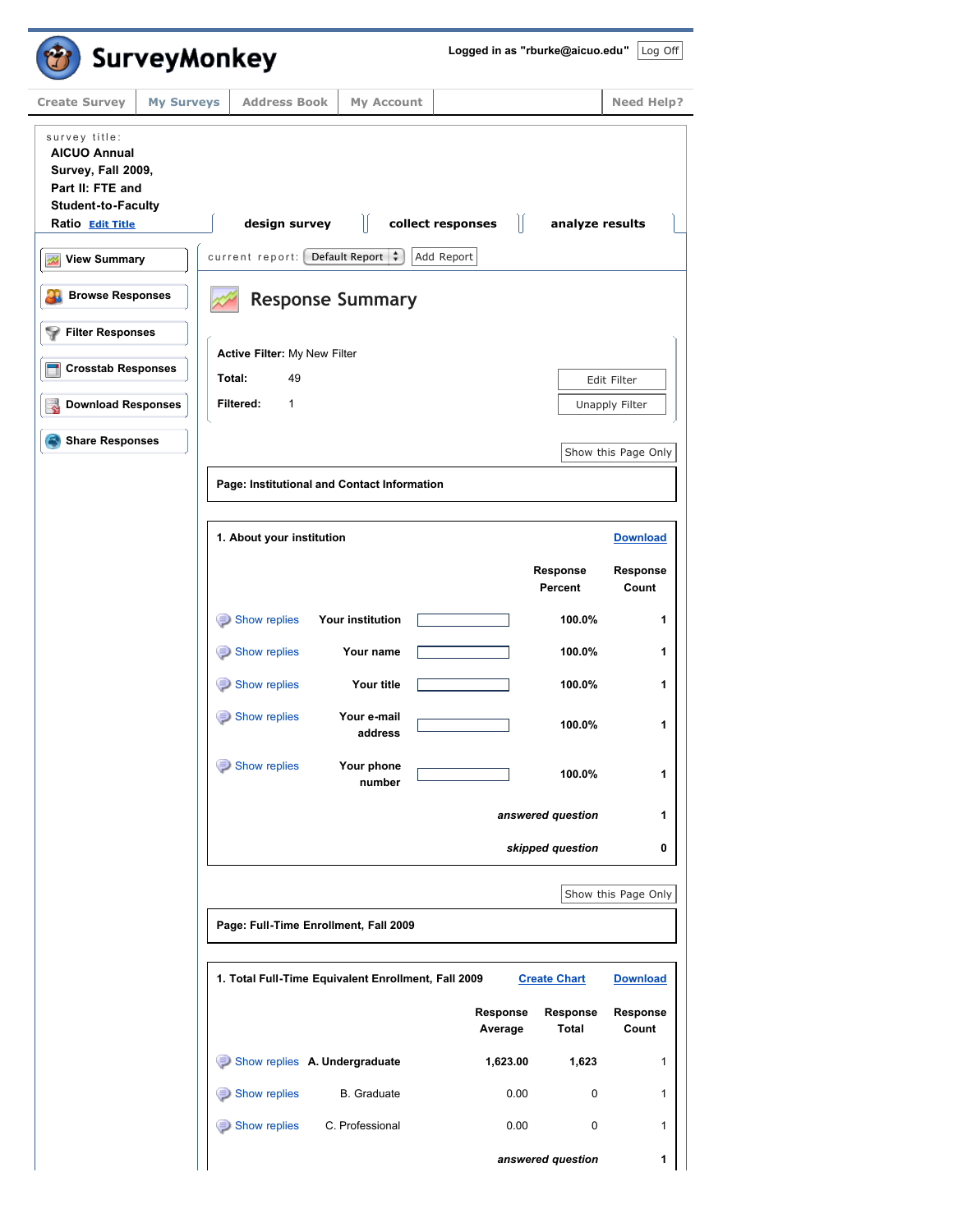

| <b>Site Links</b> | Help               | <b>Policies</b>        | Use Cases                    | Languages                    |
|-------------------|--------------------|------------------------|------------------------------|------------------------------|
| Home              | <b>Help Center</b> | Terms of Use           | <b>Customer Satisfaction</b> | English $\blacktriangledown$ |
| About Us          | Tutorials          | <b>Privacy Policy</b>  | <b>Performance Review</b>    |                              |
| Contact Us        | <b>FAQs</b>        | Anti-Spam Policy       | <b>Employee Satisfaction</b> |                              |
| We're Hiring      | Contact Support    | Email Opt Out / Opt In | Market Research              |                              |
|                   |                    |                        |                              |                              |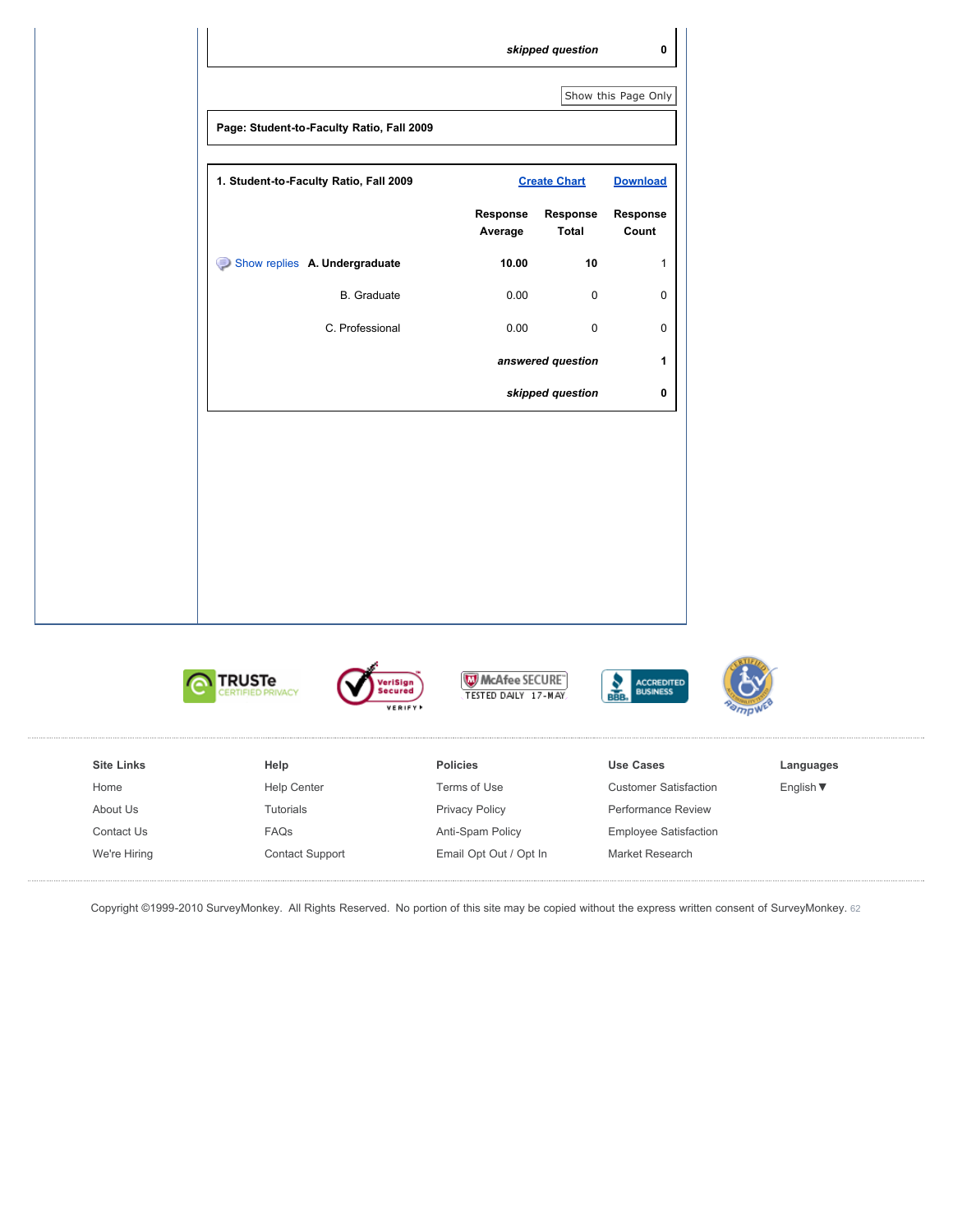|                                                                                                                | <b>SurveyMonkey</b>                                                                    |                                     |                                                                           |                          |                     |
|----------------------------------------------------------------------------------------------------------------|----------------------------------------------------------------------------------------|-------------------------------------|---------------------------------------------------------------------------|--------------------------|---------------------|
| <b>Create Survey</b><br><b>My Surveys</b>                                                                      | <b>Address Book</b>                                                                    | My Account                          |                                                                           |                          | <b>Need Help?</b>   |
| survey title:<br><b>AICUO Annual</b><br>Survey, Fall 2009,<br><b>Part III: Distance</b><br>Learning Edit Title | design survey                                                                          |                                     | collect responses                                                         | Ш<br>analyze results     |                     |
| <b>View Summary</b>                                                                                            | current report: [Default Report $\left  \begin{array}{cc} \bullet \end{array} \right $ |                                     | Add Report                                                                |                          |                     |
| <b>Browse Responses</b>                                                                                        |                                                                                        | <b>Response Summary</b>             |                                                                           |                          |                     |
| <b>Filter Responses</b>                                                                                        |                                                                                        |                                     |                                                                           |                          |                     |
| <b>Crosstab Responses</b>                                                                                      | Active Filter: My New Filter<br>Total:<br>44                                           |                                     |                                                                           |                          | Edit Filter         |
| <b>Download Responses</b>                                                                                      | Filtered:<br>1                                                                         |                                     |                                                                           |                          | Unapply Filter      |
| <b>Share Responses</b>                                                                                         |                                                                                        |                                     |                                                                           |                          |                     |
|                                                                                                                | Page: Institutional and Contact Information                                            |                                     |                                                                           |                          | Show this Page Only |
|                                                                                                                |                                                                                        |                                     |                                                                           |                          |                     |
|                                                                                                                | 1. About your institution                                                              |                                     |                                                                           |                          | <b>Download</b>     |
|                                                                                                                |                                                                                        |                                     |                                                                           | Response<br>Percent      | Response<br>Count   |
|                                                                                                                | Show replies                                                                           | Your institution                    |                                                                           | 100.0%                   | 1                   |
|                                                                                                                | Show replies                                                                           | Your name                           |                                                                           | 100.0%                   | 1                   |
|                                                                                                                | Show replies                                                                           | Your title                          |                                                                           | 100.0%                   | 1                   |
|                                                                                                                | Show replies                                                                           | Your e-mail<br>address              |                                                                           | 100.0%                   | 1                   |
|                                                                                                                | Show replies                                                                           | Your phone<br>number                |                                                                           | 100.0%                   | 1                   |
|                                                                                                                |                                                                                        |                                     |                                                                           | answered question        | 1                   |
|                                                                                                                |                                                                                        |                                     |                                                                           | skipped question         | 0                   |
|                                                                                                                |                                                                                        |                                     |                                                                           |                          | Show this Page Only |
|                                                                                                                | Page: Distance Learning Enrollments, 2008-09                                           |                                     |                                                                           |                          |                     |
|                                                                                                                | 1. Note: We are seeking a total per-section<br>headcount.                              |                                     | headcount, which assumes there will be some duplication in the enrollment | <b>Create Chart</b>      | <b>Download</b>     |
|                                                                                                                |                                                                                        |                                     | Response<br>Average                                                       | Response<br><b>Total</b> | Response<br>Count   |
|                                                                                                                | Show replies                                                                           | A. Number of<br>sections in 2008-09 |                                                                           | 0.00<br>0                | 1                   |
|                                                                                                                | Show replies                                                                           | <b>B. Headcount</b>                 |                                                                           |                          |                     |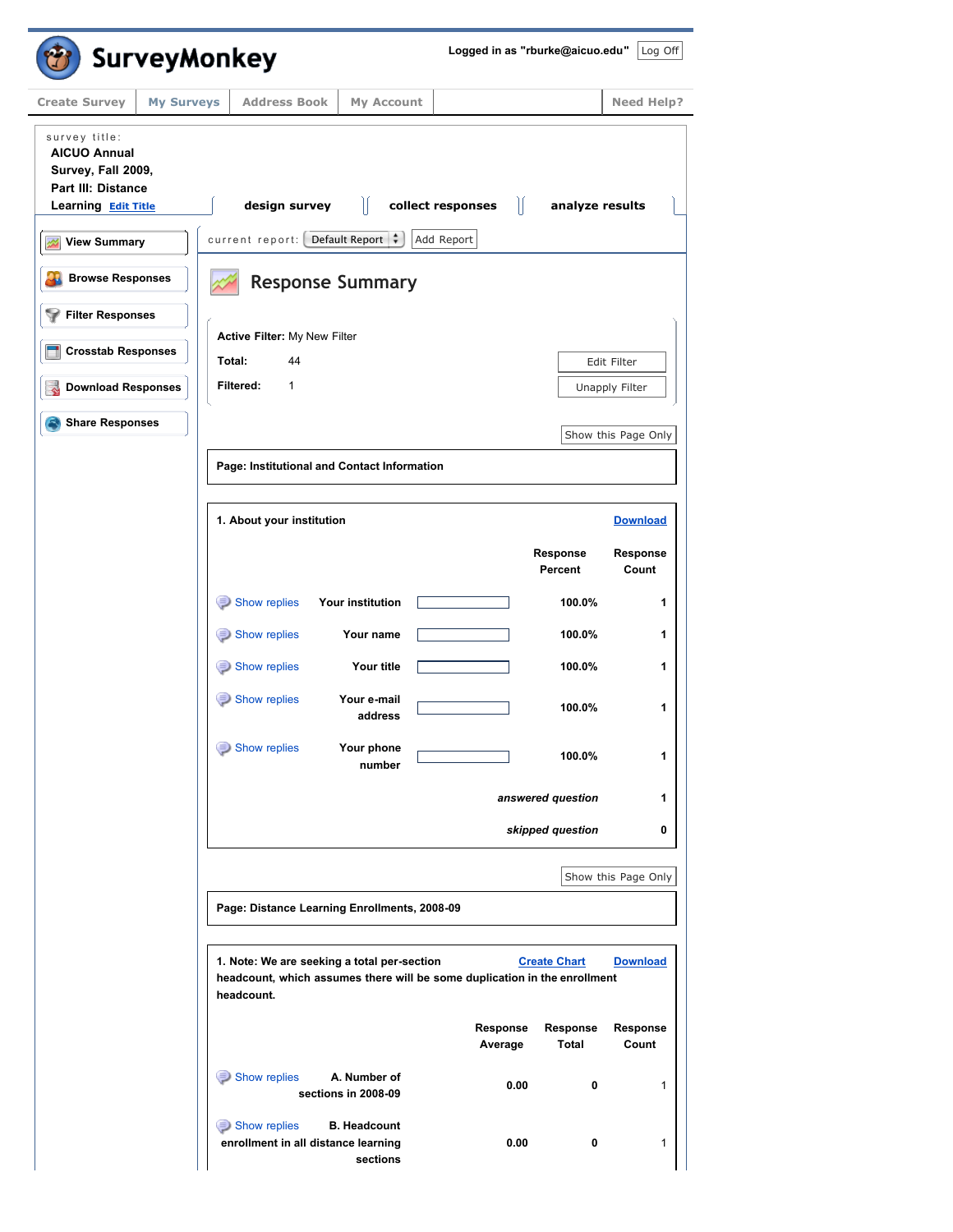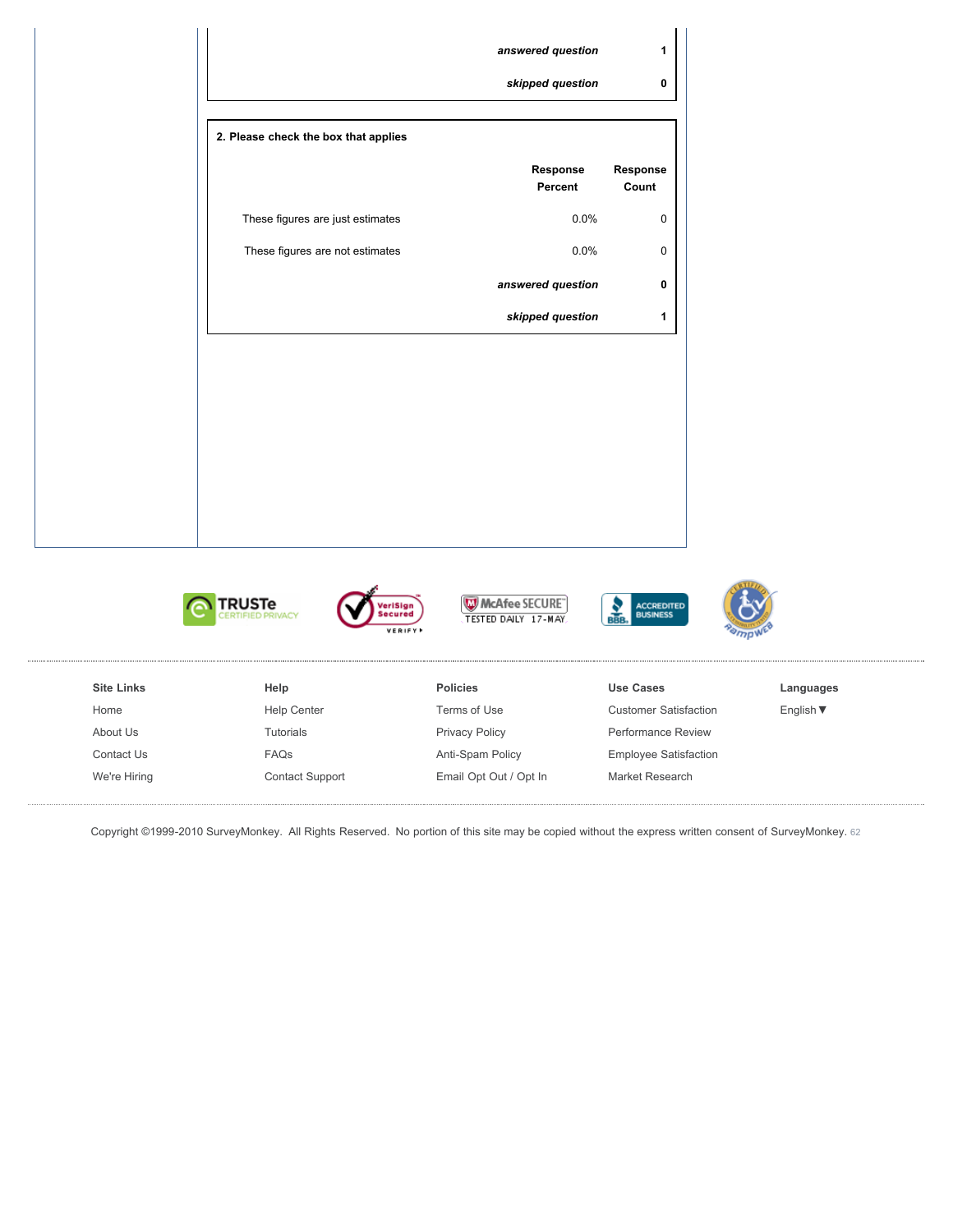|                                                                                                                               | <b>SurveyMonkey</b> |                                                   |                                             | Logged in as "rburke@aicuo.edu" |                          | Log Off             |
|-------------------------------------------------------------------------------------------------------------------------------|---------------------|---------------------------------------------------|---------------------------------------------|---------------------------------|--------------------------|---------------------|
| <b>Create Survey</b>                                                                                                          | <b>My Surveys</b>   | <b>Address Book</b>                               | My Account                                  |                                 |                          | <b>Need Help?</b>   |
| survey title:<br><b>AICUO Annual</b><br>Survey, Fall 2009,<br><b>Part IV: Enrollment</b><br>by Residence Edit<br><b>Title</b> |                     | design survey                                     | Ш                                           | Ш<br>collect responses          | analyze results          |                     |
| <b>View Summary</b>                                                                                                           |                     |                                                   | current report: [Default Report $\div$ ]    | Add Report                      |                          |                     |
| <b>Browse Responses</b>                                                                                                       |                     |                                                   | <b>Response Summary</b>                     |                                 |                          |                     |
| <b>Filter Responses</b>                                                                                                       |                     | Active Filter: My New Filter                      |                                             |                                 |                          |                     |
| <b>Crosstab Responses</b>                                                                                                     |                     | Total:<br>42                                      |                                             |                                 |                          | Edit Filter         |
| <b>Download Responses</b>                                                                                                     |                     | Filtered:<br>1                                    |                                             |                                 |                          | Unapply Filter      |
| <b>Share Responses</b>                                                                                                        |                     |                                                   |                                             |                                 |                          | Show this Page Only |
|                                                                                                                               |                     |                                                   | Page: Institutional and Contact Information |                                 |                          |                     |
|                                                                                                                               |                     |                                                   |                                             |                                 |                          |                     |
|                                                                                                                               |                     | 1. About your institution                         |                                             |                                 |                          | <b>Download</b>     |
|                                                                                                                               |                     |                                                   |                                             |                                 | Response<br>Percent      | Response<br>Count   |
|                                                                                                                               |                     | Show replies                                      | Your institution                            |                                 | 100.0%                   | 1                   |
|                                                                                                                               |                     | Show replies                                      | Your name                                   |                                 | 100.0%                   | 1                   |
|                                                                                                                               |                     | Show replies                                      | Your title                                  |                                 | 100.0%                   | 1                   |
|                                                                                                                               |                     | Show replies                                      | Your e-mail<br>address                      |                                 | 100.0%                   | 1                   |
|                                                                                                                               |                     | Show replies                                      | Your phone<br>number                        |                                 | 100.0%                   | 1                   |
|                                                                                                                               |                     |                                                   |                                             |                                 | answered question        | 1                   |
|                                                                                                                               |                     |                                                   |                                             |                                 | skipped question         | 0                   |
|                                                                                                                               |                     |                                                   |                                             |                                 |                          | Show this Page Only |
|                                                                                                                               |                     |                                                   | Page: Enrollment by Residence, Fall 2009    |                                 |                          |                     |
|                                                                                                                               |                     | 1. A. Ohio residents                              |                                             |                                 | <b>Create Chart</b>      | <b>Download</b>     |
|                                                                                                                               |                     |                                                   |                                             | Response<br>Average             | Response<br><b>Total</b> | Response<br>Count   |
|                                                                                                                               |                     | Show replies                                      | 1. Full-time, first-<br>time freshmen       | 71.00                           | 71                       | $\mathbf{1}$        |
|                                                                                                                               |                     | Show replies<br>undergraduates (includes those in | 2. All<br>1. above)                         | 270.00                          | 270                      | 1                   |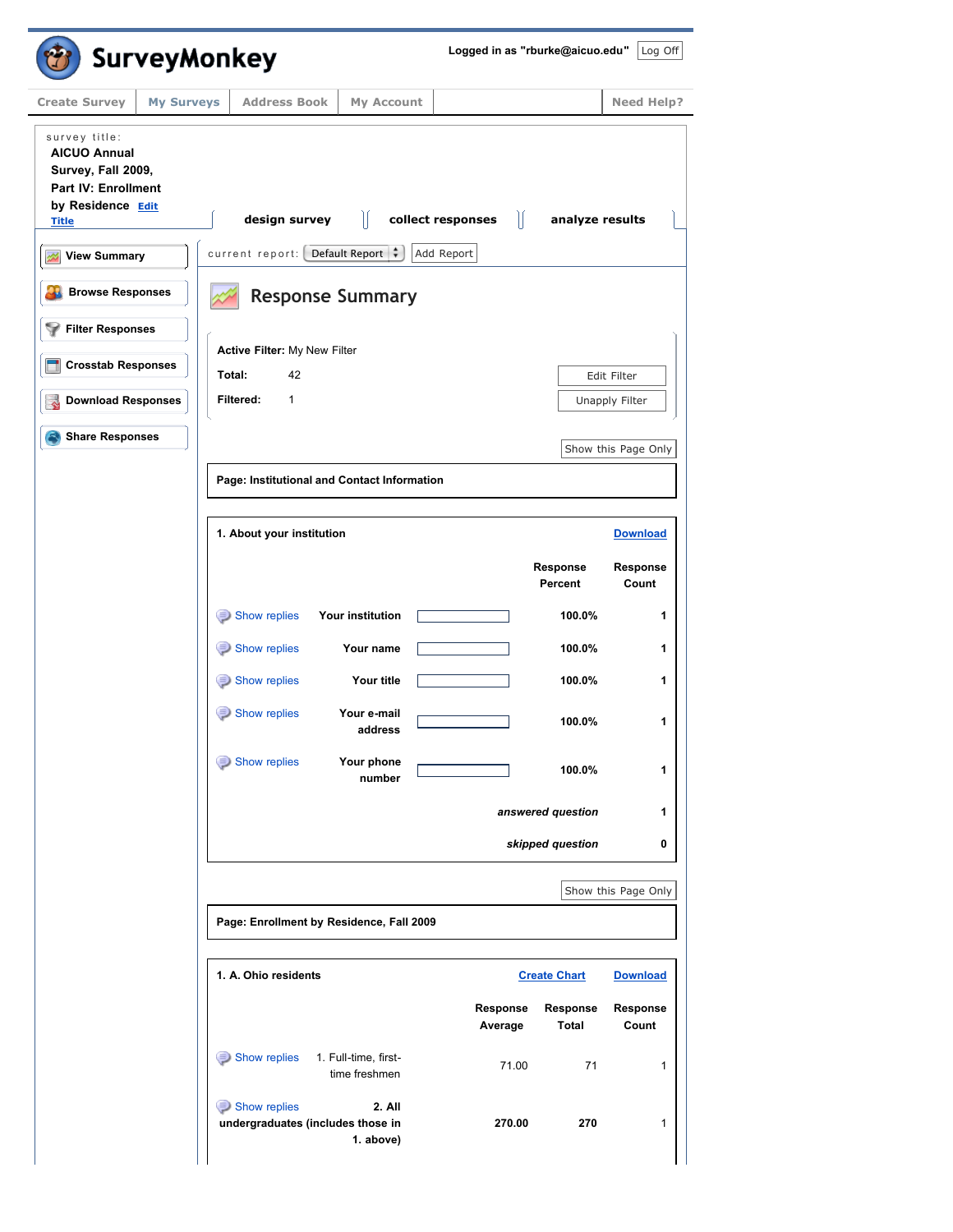| Show replies                  | 3. All graduate<br>students           | 0.00              | 0 |   |
|-------------------------------|---------------------------------------|-------------------|---|---|
| Show replies<br>$\Rightarrow$ | 4. All first<br>professional students | 0.00              | 0 |   |
|                               |                                       | answered question |   | 1 |
|                               |                                       | skipped question  |   | 0 |

| 2. B. Other US                                                           |                            | <b>Create Chart</b>      |                   |
|--------------------------------------------------------------------------|----------------------------|--------------------------|-------------------|
|                                                                          | <b>Response</b><br>Average | <b>Response</b><br>Total | Response<br>Count |
| Show replies<br>1. Full-time, first-<br>time freshmen                    | 379.00                     | 379                      |                   |
| Show replies<br>2. All<br>undergraduates (includes those in<br>1. above) | 1,282.00                   | 1,282                    |                   |
| Show replies<br>3. All graduate<br>students                              | 0.00                       | $\Omega$                 |                   |
| Show replies<br>4. All first<br>professional students                    | 0.00                       | $\Omega$                 |                   |
|                                                                          |                            | answered question        |                   |
|                                                                          |                            | skipped question         | 0                 |

| 3. C. Nonresident alien                                                  | <b>Create Chart</b>                             | <b>Download</b>          |
|--------------------------------------------------------------------------|-------------------------------------------------|--------------------------|
|                                                                          | Response<br>Response<br><b>Total</b><br>Average | <b>Response</b><br>Count |
| Show replies<br>1. Full-time, first-<br>time freshmen                    | 19.00<br>19                                     | 1                        |
| Show replies<br>2. All<br>undergraduates (includes those in<br>1. above) | 66<br>66.00                                     | 1                        |
| Show replies<br>3. All graduate<br>students                              | 0.00<br>$\Omega$                                | 1                        |
| Show replies<br>4. All first<br>professional students                    | 0.00<br>0                                       | 1                        |
|                                                                          | answered question                               | 1                        |
|                                                                          | skipped question                                | 0                        |

| 4. D. Unknown                                                                  | <b>Create Chart</b>        |                          | <b>Download</b>          |
|--------------------------------------------------------------------------------|----------------------------|--------------------------|--------------------------|
|                                                                                | <b>Response</b><br>Average | <b>Response</b><br>Total | <b>Response</b><br>Count |
| Show replies 1. Full-time, first-<br>$\Rightarrow$<br>time freshmen            | 0.00                       | 0                        |                          |
| 2. All<br>Show replies<br>Ξ.<br>undergraduates (includes those in<br>1. above) | 0.00                       | 0                        |                          |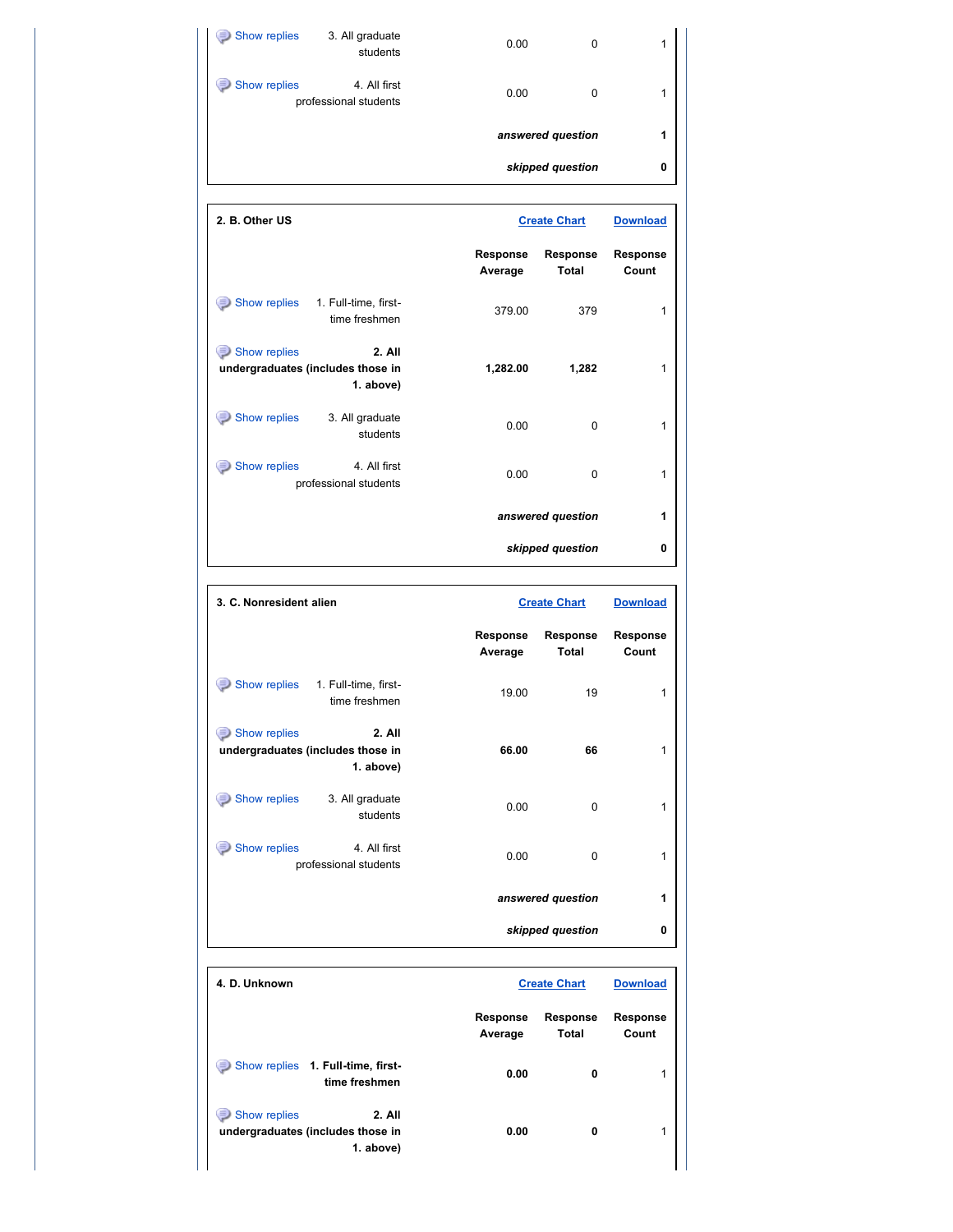|                   | Show replies<br>3. All graduate<br>students<br>Show replies<br>4. All first<br>professional students | 0.00<br>0.00<br>answered question                                             | $\pmb{0}$<br>$\pmb{0}$<br>1<br>1 |           |
|-------------------|------------------------------------------------------------------------------------------------------|-------------------------------------------------------------------------------|----------------------------------|-----------|
|                   |                                                                                                      | skipped question                                                              | 0                                |           |
|                   | <b>TRUSTe</b><br>CERTIFIED PRIVACY                                                                   | McAfee SECURE"<br>'eriSign<br>secured<br>TESTED DAILY 17-MAY<br><b>VERIFY</b> | ACCREDITED<br>BUSINESS<br>SEB.   | אַק $m$   |
| <b>Site Links</b> | Help                                                                                                 | <b>Policies</b>                                                               | <b>Use Cases</b>                 | Languages |
| Home              | <b>Help Center</b>                                                                                   | Terms of Use                                                                  | <b>Customer Satisfaction</b>     | English ▼ |
| About Us          | Tutorials                                                                                            | <b>Privacy Policy</b>                                                         | Performance Review               |           |
|                   |                                                                                                      |                                                                               | Employee Satisfaction            |           |

[Email Opt Out / Opt In](http://www.surveymonkey.com/OptOut.aspx) [Market Research](http://www.surveymonkey.com/examples/market-research-surveys.aspx)

[Contact Support](http://help.surveymonkey.com/ci/pta/login/redirect/ask/p_li/cF91c2VyaWQ9NTA0MTE2MDUmcF9wYXNzd2Q9R1ZTMTdONklTNyZwX2VtYWlsLmFkZHI9cmJ1cmtlQGFpY3VvLmVkdSZwX2NjZl8xPXJidXJrZUBhaWN1by5lZHUmcF9saV9wYXNzd2Q9Y2Z_cDZQaTg*)

[We're Hiring](http://www.surveymonkey.com/jobs/Home_Jobs.htm)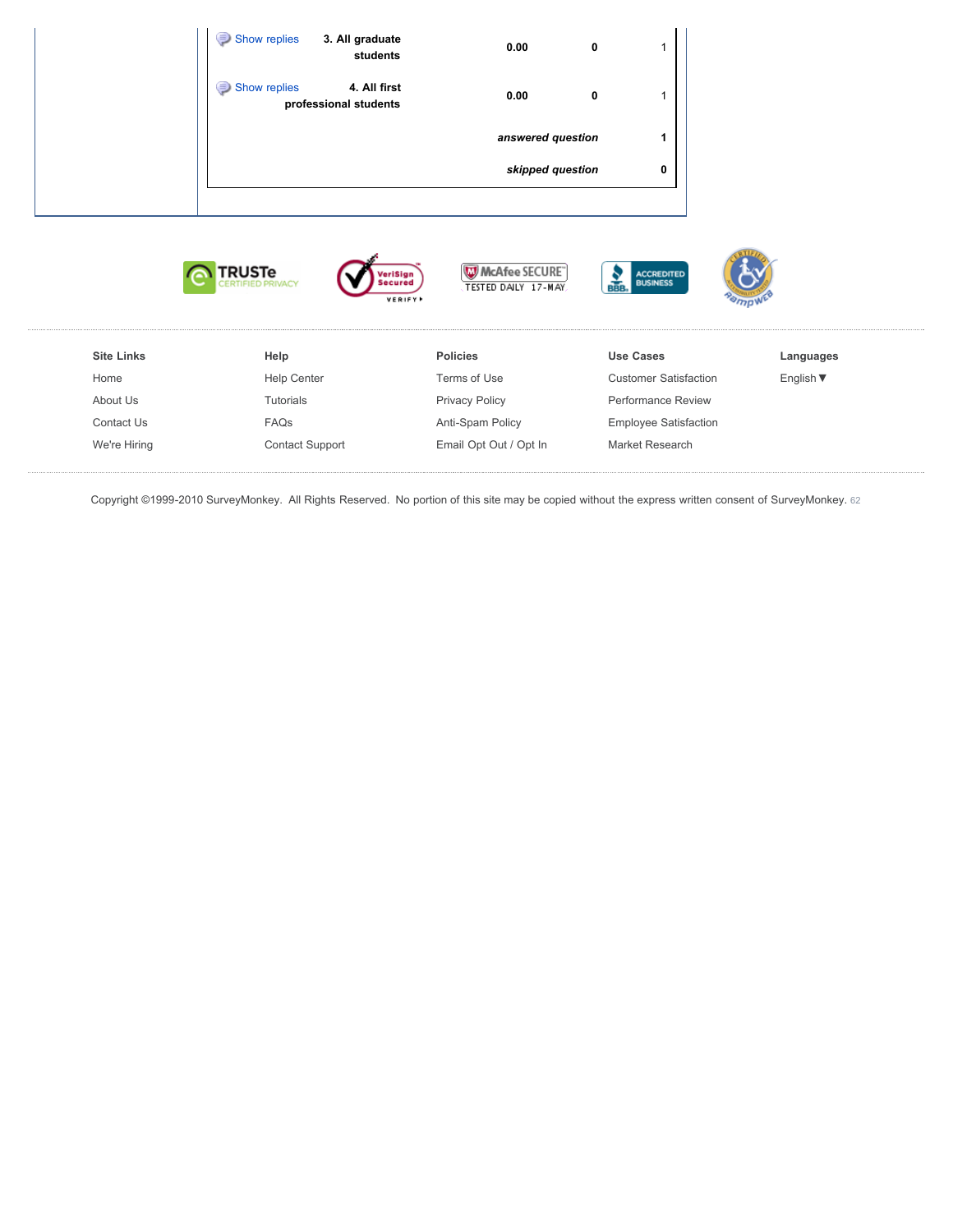| survey title:<br><b>AICUO Annual</b><br>Survey, Fall 2009,<br>Part V: Student<br>Housing                                                                                                                                                    |                                                                                                                        |
|---------------------------------------------------------------------------------------------------------------------------------------------------------------------------------------------------------------------------------------------|------------------------------------------------------------------------------------------------------------------------|
| current report: [Default Report $\div$ ]                                                                                                                                                                                                    |                                                                                                                        |
| Active Filter: My New Filter<br>Total:<br>44<br>Filtered:<br>3                                                                                                                                                                              | Edit Filter<br>Unapply Filter                                                                                          |
| Displaying 1 of 3 respondents                                                                                                                                                                                                               |                                                                                                                        |
| Response Type: Normal Response<br>Custom Value: empty<br>Response Started: Tuesday, September 22, 2009 11:35:29 AM                                                                                                                          | Collector: New Link (Web Link)<br>IP Address: 138.28.36.236<br>Response Modified: Monday, October 26, 2009 10:00:59 AM |
| 1. About your institution<br>Your institution - Kenyon College<br>Your name - Ronald K. Griggs<br>Your title - Vice Pres. for Library & Information Services<br>Your e-mail address - griggs@kenyon.edu<br>Your phone number - 740-427-5186 |                                                                                                                        |
| 1. A. Men<br>1. Actual occupancy - 0<br>2. Designed capacity - 0                                                                                                                                                                            |                                                                                                                        |
| 2. B. Women<br>1. Actual occupancy - 55<br>2. Designed capacity - 55                                                                                                                                                                        |                                                                                                                        |
| 3. C. Co-ed<br>1. Actual occupancy - 1543<br>2. Designed capacity - 1585                                                                                                                                                                    |                                                                                                                        |
|                                                                                                                                                                                                                                             |                                                                                                                        |
|                                                                                                                                                                                                                                             |                                                                                                                        |
|                                                                                                                                                                                                                                             |                                                                                                                        |
|                                                                                                                                                                                                                                             |                                                                                                                        |
|                                                                                                                                                                                                                                             |                                                                                                                        |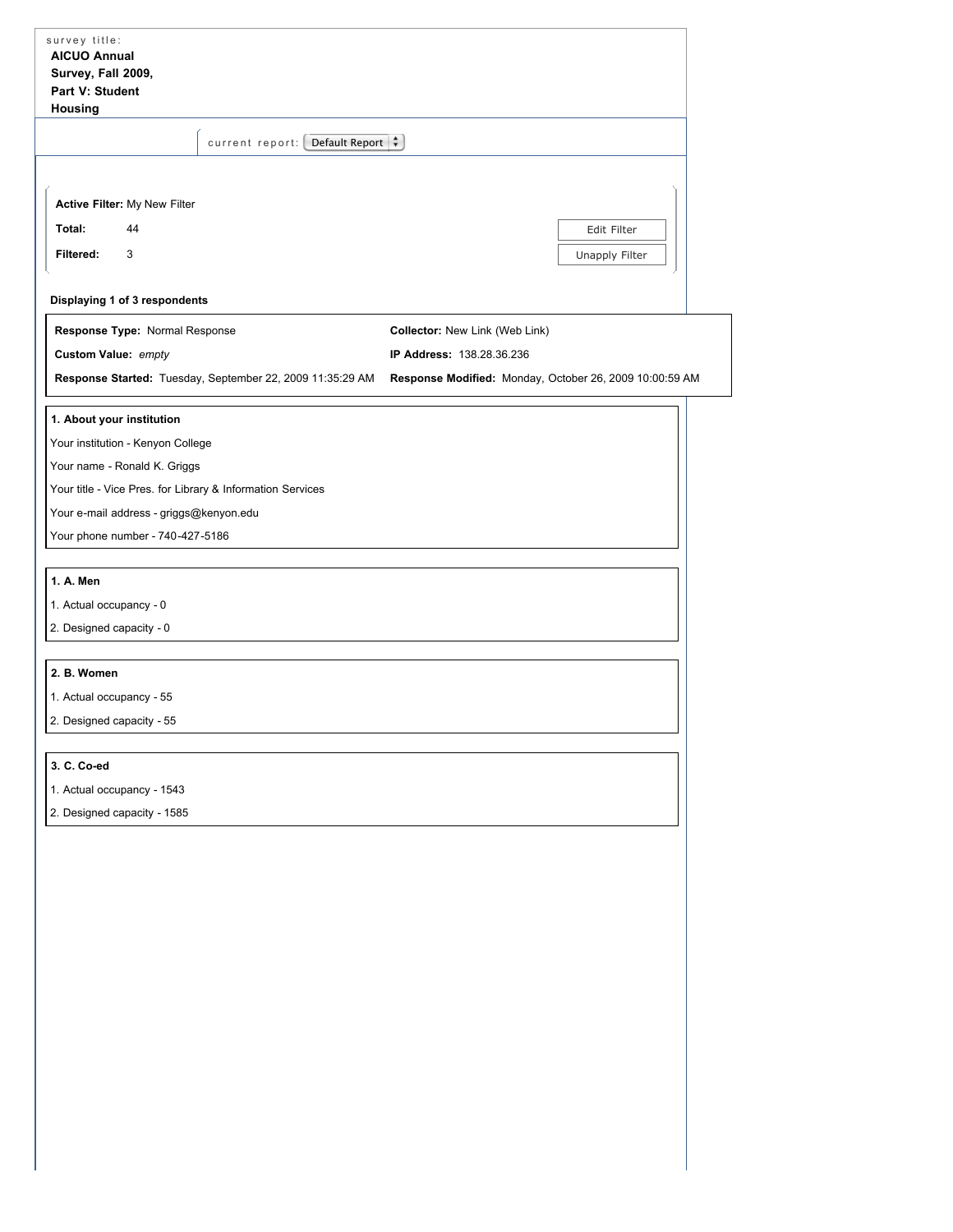









| <b>Site Links</b> | Help                   | <b>Policies</b>        | Use Cases                    | Languages                    |
|-------------------|------------------------|------------------------|------------------------------|------------------------------|
| Home              | <b>Help Center</b>     | Terms of Use           | <b>Customer Satisfaction</b> | English $\blacktriangledown$ |
| About Us          | <b>Tutorials</b>       | <b>Privacy Policy</b>  | <b>Performance Review</b>    |                              |
| Contact Us        | <b>FAQs</b>            | Anti-Spam Policy       | <b>Employee Satisfaction</b> |                              |
| We're Hiring      | <b>Contact Support</b> | Email Opt Out / Opt In | <b>Market Research</b>       |                              |
|                   |                        |                        |                              |                              |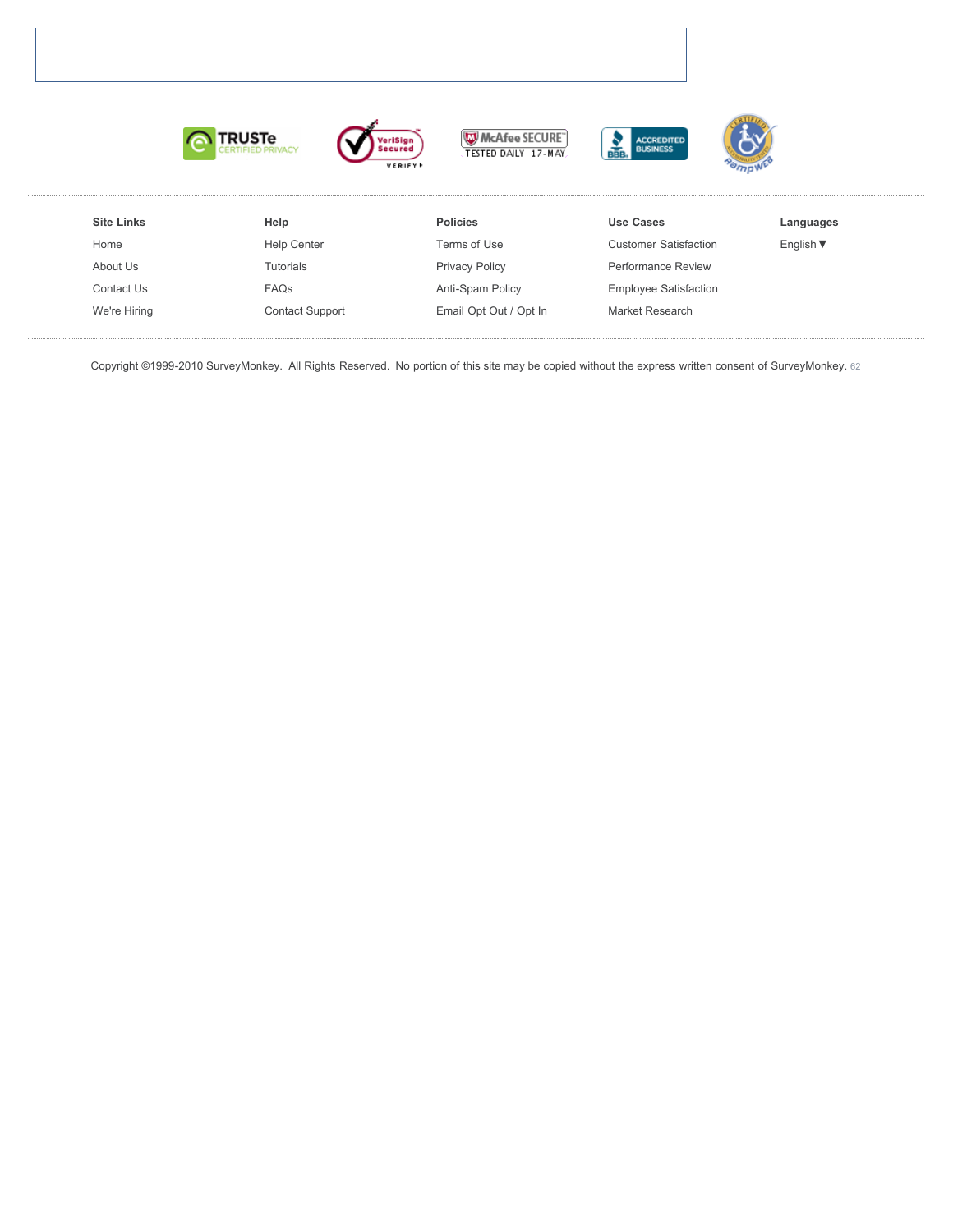| <b>Create Survey</b><br><b>My Surveys</b>                                                                                  |                                                                |                                             |                     |                                 |                     |
|----------------------------------------------------------------------------------------------------------------------------|----------------------------------------------------------------|---------------------------------------------|---------------------|---------------------------------|---------------------|
|                                                                                                                            | <b>Address Book</b>                                            | My Account                                  |                     |                                 | <b>Need Help?</b>   |
| survey title:<br><b>AICUO Annual</b><br>Survey, Fall 2009,<br>Part VI: Alumni/ae<br>Residence and<br>Definition Edit Title | design survey                                                  | Ш                                           | collect responses   | $\mathbb{I}$<br>analyze results |                     |
| <b>View Summary</b>                                                                                                        | current report: $\left[$ Default Report $\left  \cdot \right $ |                                             | Add Report          |                                 |                     |
| <b>Browse Responses</b>                                                                                                    |                                                                | <b>Response Summary</b>                     |                     |                                 |                     |
| <b>Filter Responses</b>                                                                                                    | Active Filter: My New Filter                                   |                                             |                     |                                 |                     |
| <b>Crosstab Responses</b>                                                                                                  | Total:<br>52                                                   |                                             |                     |                                 | Edit Filter         |
| <b>Download Responses</b>                                                                                                  | $\mathbf{1}$<br>Filtered:                                      |                                             |                     |                                 | Unapply Filter      |
| <b>Share Responses</b>                                                                                                     |                                                                |                                             |                     |                                 | Show this Page Only |
|                                                                                                                            |                                                                | Page: Institutional and Contact Information |                     |                                 |                     |
|                                                                                                                            |                                                                |                                             |                     |                                 |                     |
|                                                                                                                            | 1. About your institution                                      |                                             |                     |                                 | <b>Download</b>     |
|                                                                                                                            |                                                                |                                             |                     | Response<br>Percent             | Response<br>Count   |
|                                                                                                                            | Show replies                                                   | Your institution                            |                     | 100.0%                          | 1                   |
|                                                                                                                            | Show replies                                                   | Your name                                   |                     | 100.0%                          | 1                   |
|                                                                                                                            | Show replies                                                   | Your title                                  |                     | 100.0%                          | 1                   |
|                                                                                                                            | Show replies                                                   | Your e-mail<br>address                      |                     | 100.0%                          | 1                   |
|                                                                                                                            | Show replies                                                   | Your phone<br>number                        |                     | 100.0%                          | 1                   |
|                                                                                                                            |                                                                |                                             |                     | answered question               | 1                   |
|                                                                                                                            |                                                                |                                             |                     | skipped question                | 0                   |
|                                                                                                                            |                                                                |                                             |                     |                                 | Show this Page Only |
|                                                                                                                            | Page: Alumni/ae Residence                                      |                                             |                     |                                 |                     |
|                                                                                                                            | 1. A. All alumni/ae                                            |                                             |                     | <b>Create Chart</b>             | <b>Download</b>     |
|                                                                                                                            |                                                                |                                             | Response<br>Average | Response<br>Total               | Response<br>Count   |
|                                                                                                                            | Show replies                                                   | 1. Class of 2008                            | 427.00              | 427                             | 1                   |
|                                                                                                                            |                                                                |                                             |                     |                                 |                     |
|                                                                                                                            | Show replies                                                   | 2. Class of 2007                            | 412.00              | 412                             | 1                   |
|                                                                                                                            | Show replies                                                   | 3. Class of 2006                            | 401.00              | 401                             | 1                   |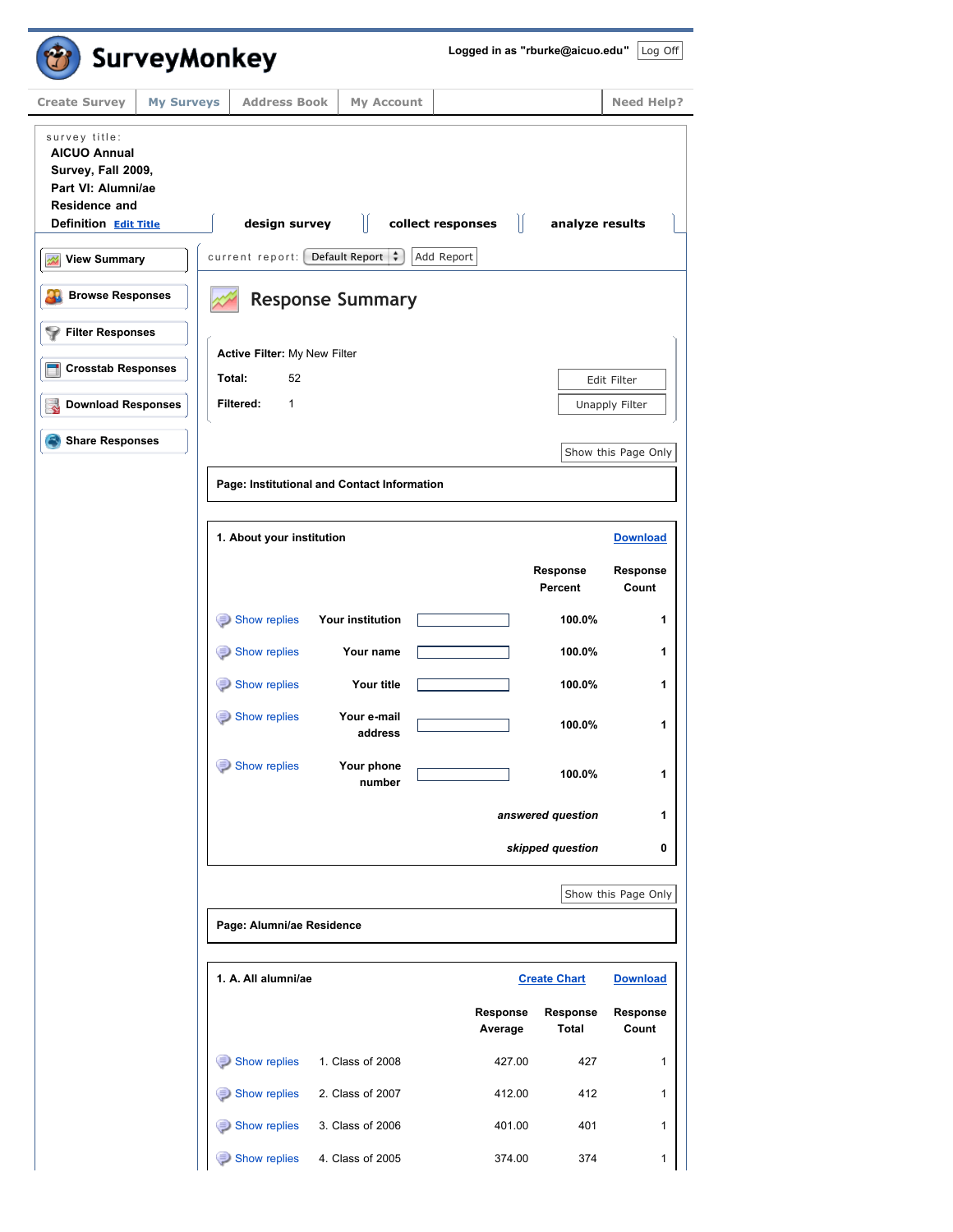| Show replies | 5. Class of 1996                      | 345.00    | 345               | 1 |
|--------------|---------------------------------------|-----------|-------------------|---|
| Show replies | 6. Class of 1991                      | 401.00    | 401               | 1 |
| Show replies | 7. Class of 1986                      | 306.00    | 306               | 1 |
| Show replies | 8. Class of 1981                      | 325.00    | 325               | 1 |
| Show replies | 9. Class of 1976                      | 316.00    | 316               | 1 |
| Show replies | 10. All living<br>alumni/ae           | 15,407.00 | 15,407            | 1 |
| Show replies | 11. All<br>postbaccalaurate alumni/ae | 6,920.00  | 6,920             | 1 |
|              |                                       |           | answered question | 1 |
|              |                                       |           | skipped question  | 0 |

| 2. B. Ohio resident |     |                     | <b>Create Chart</b>      | <b>Download</b>   |
|---------------------|-----|---------------------|--------------------------|-------------------|
|                     |     | Response<br>Average | Response<br><b>Total</b> | Response<br>Count |
| Show replies        | 1.  | 53.00               | 53                       | 1                 |
| Show replies        | 2.  | 74.00               | 74                       | $\mathbf{1}$      |
| Show replies        | 3.  | 50.00               | 50                       | $\mathbf{1}$      |
| Show replies<br>⊜   | 4.  | 54.00               | 54                       | $\mathbf{1}$      |
| Show replies        | 5.  | 48.00               | 48                       | $\mathbf{1}$      |
| Show replies        | 6.  | 50.00               | 50                       | $\mathbf{1}$      |
| Show replies<br>⊜   | 7.  | 49.00               | 49                       | $\mathbf{1}$      |
| Show replies        | 8.  | 50.00               | 50                       | $\mathbf{1}$      |
| Show replies<br>⊜   | 9.  | 64.00               | 64                       | $\mathbf{1}$      |
| Show replies<br>⊜   | 10. | 2,237.00            | 2,237                    | 1                 |
| Show replies<br>⊜   | 11. | 1,046.00            | 1,046                    | $\mathbf{1}$      |
|                     |     |                     | answered question        | 1                 |
|                     |     |                     | skipped question         | 0                 |

| 3. C. Unknown     |    |                            | <b>Create Chart</b>             | <b>Download</b>   |
|-------------------|----|----------------------------|---------------------------------|-------------------|
|                   |    | <b>Response</b><br>Average | <b>Response</b><br><b>Total</b> | Response<br>Count |
| Show replies<br>3 | 1. | 0.00                       | 0                               | 1                 |
| Show replies<br>3 | 2. | 0.00                       | 0                               | 1                 |
| Show replies<br>3 | 3. | 1.00                       | 1                               | 1                 |
| Show replies<br>3 | 4. | 3.00                       | 3                               | 1                 |
| Show replies      | 5. | 0.00                       | 0                               | 1                 |